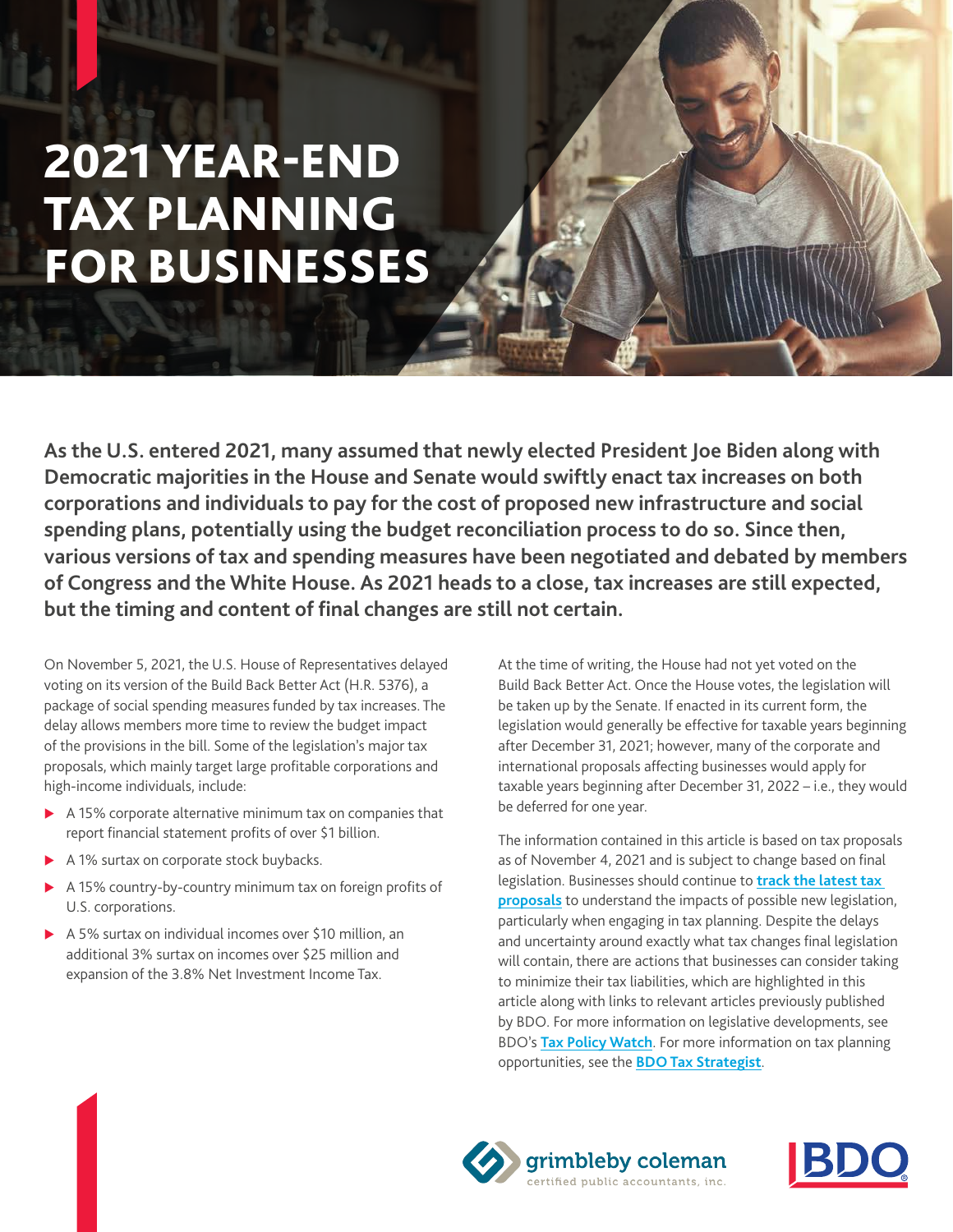## CONSIDER TAX ACCOUNTING METHOD CHANGES AND STRATEGIC TAX ELECTIONS

The 2017 Tax Cuts and Jobs Act (TCJA) lowered the regular corporate tax rate to 21% and eliminated the corporate alternative minimum tax beginning in 2018. The current version of the proposed Build Back Better Act would leave the 21% regular corporate tax rate unchanged but, beginning in 2023, would create a new 15% corporate alternative minimum tax on the adjusted financial statement income of corporations with such income over \$1 billion. Companies with adjusted financial statement income over \$1 billion, therefore, should take into account the proposed 15% corporate alternative minimum tax when considering 2021 tax planning actions that could affect future years.

Companies that want to reduce their 2021 tax liability should consider **[traditional tax accounting method changes](https://www.bdo.com/insights/tax/federal-tax/accounting-methods-choosing-a-direction-for-2021)**, tax elections and other actions for 2021 to defer recognizing income to a later taxable year and accelerate tax deductions to an earlier taxable year, including the following:

| Changing from recognizing certain <b>advance payments</b><br>(e.g., upfront payments for goods, services, gift cards, use<br>of intellectual property, sale or license of software) in the<br>year of receipt to recognizing a portion in the following<br>taxable year. | Deducting "catch-up" depreciation (including bonus<br>depreciation, if applicable) by changing to shorter recovery<br>periods or changing from non-depreciable to depreciable.<br>Optimizing the amount of uniform capitalization costs<br>capitalized to ending inventory, including changing to |
|--------------------------------------------------------------------------------------------------------------------------------------------------------------------------------------------------------------------------------------------------------------------------|---------------------------------------------------------------------------------------------------------------------------------------------------------------------------------------------------------------------------------------------------------------------------------------------------|
| Changing from the overall accrual to the overall cash<br>method of accounting.                                                                                                                                                                                           | simplified methods available under Section 263A.<br>Electing to fully deduct (rather than capitalize and                                                                                                                                                                                          |
| Changing from capitalizing certain prepaid expenses (e.g.,<br>insurance premiums, warranty service contracts, taxes,<br>government permits and licenses, software maintenance)<br>to deducting when paid using the "12-month rule."                                      | amortize) qualifying research and experimental (R&E)<br>expenses attributable to new R&E programs or projects<br>that began in 2021. Similar planning may apply to the<br>deductibility of software development costs attributable                                                                |
| Deducting eligible accrued compensation liabilities (such as<br>bonuses and severance payments) that are paid within 2.5<br>months of year end.                                                                                                                          | to new software projects that began in 2021. (Note that<br>capitalization and amortization of R&E expenditures is<br>required beginning in 2022, although the proposed Build<br>Back Better Act would delay the effective date until                                                              |
| Accelerating deductions of liabilities such as warranty<br>costs, rebates, allowances and product returns under the<br>"recurring item exception."                                                                                                                       | after 2025).<br>Electing to write-off 70% of success-based fees paid or<br>incurred in 2021 in connection with certain acquisitive                                                                                                                                                                |
| Purchasing qualifying property and equipment before                                                                                                                                                                                                                      | transactions under Rev. Proc. 2011-29.                                                                                                                                                                                                                                                            |
| the end of 2021 to take advantage of the 100% bonus<br>depreciation provisions and the Section 179<br>expensing rules.                                                                                                                                                   | Electing the de minimis safe harbor to deduct small-dollar<br>expenses for the acquisition or production of property that<br>would otherwise be capitalizable under general rules.                                                                                                                |

#### **Is "reverse" planning better for your situation?**

Depending on their facts and circumstances, some businesses may instead want to accelerate taxable income into 2021 if, for example, they believe tax rates will increase in the near future or they want to optimize usage of NOLs. These businesses may want to consider "reverse" planning strategies, such as:

| Implementing a variety of "reverse" tax accounting<br>method changes.<br>Selling and leasing back appreciated property before the<br>end of 2021, creating gain that is taxed currently offset by<br>future deductions of lease expense, being careful that<br>the transaction is not recharacterized as a<br>financing transaction. | Accelerating taxable capital gain into 2021.                                                                                                                                                       |
|--------------------------------------------------------------------------------------------------------------------------------------------------------------------------------------------------------------------------------------------------------------------------------------------------------------------------------------|----------------------------------------------------------------------------------------------------------------------------------------------------------------------------------------------------|
|                                                                                                                                                                                                                                                                                                                                      | Electing out of the installment sale method for installment<br>sales closing in 2021.                                                                                                              |
|                                                                                                                                                                                                                                                                                                                                      | Delaying payments of liabilities whose deduction is based<br>on when the amount is paid, so that the payment is<br>deductible in 2022 (e.g., paying year-end bonuses after the<br>2.5-month rule). |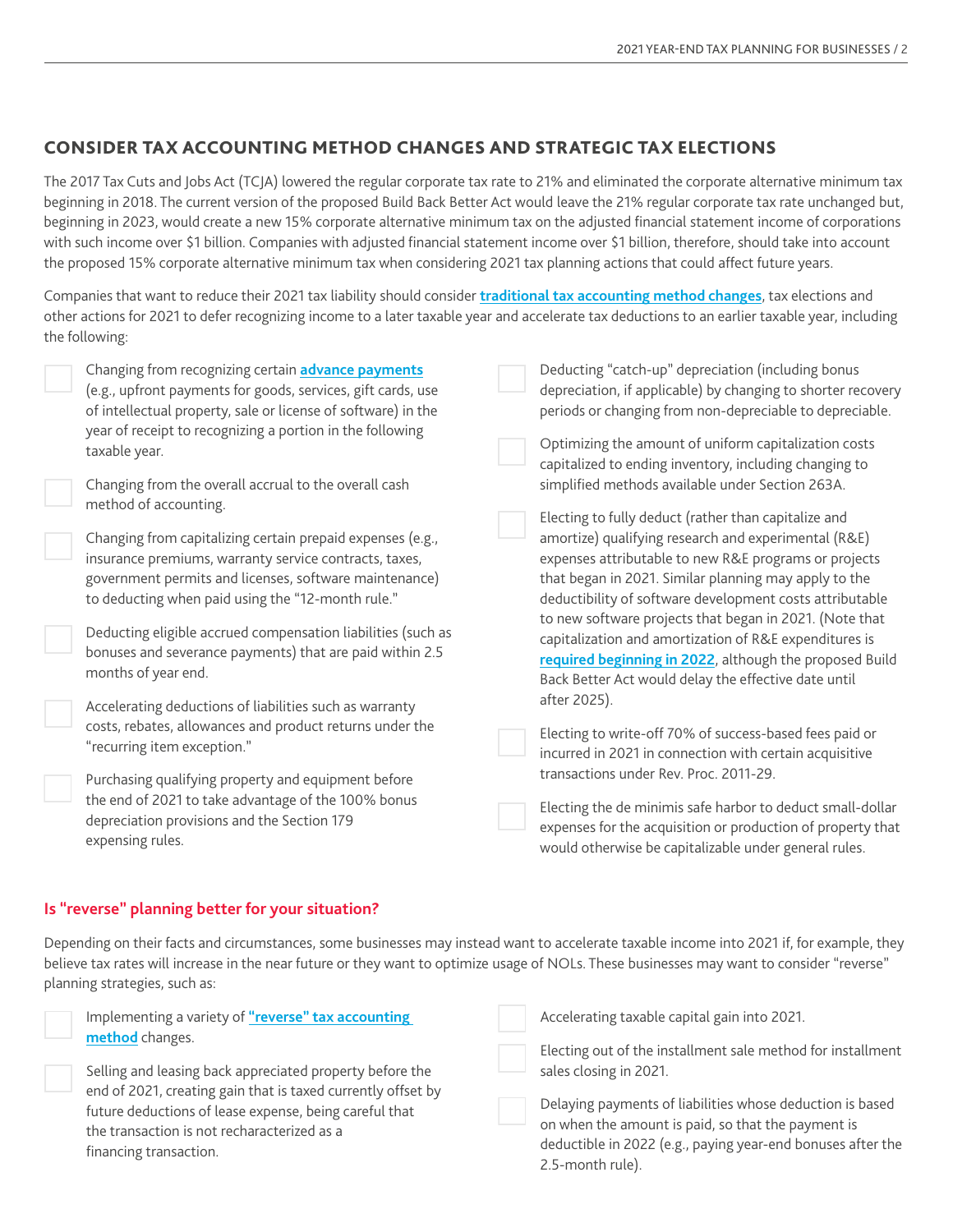## TAX ACCOUNTING METHOD CHANGES – IS A FORM 3115 REQUIRED AND WHEN?

Some of the opportunities listed above for changing the timing of income recognition and deductions require taxpayers to submit a request to change their method of tax accounting for the particular item of income or expense. Generally, tax accounting method change requests require taxpayers to file a **Form 3115,** *[Application for Change in Accounting Method](https://www.irs.gov/forms-pubs/about-form-3115)*, with the IRS under one of the following two procedures:

- The "automatic" change procedure, which requires the taxpayer to attach the Form 3115 to the timely filed (including extensions) federal tax return for the year of change and to file a separate copy of the Form 3115 with the IRS no later than the filing date of that return; or
- The "nonautomatic" change procedure, which applies when a change is not listed as automatic and requires the Form 3115 (including a more robust discussion of the legal authorities than an automatic Form 3115 would include) to be filed with the IRS National Office during the year of change along with an IRS user fee. Calendar year taxpayers that want to make a nonautomatic change for the 2021 taxable year should be cognizant of the accelerated December 31, 2021 due date for filing Form 3115.

Only certain changes may be implemented without a Form 3115. BDO can assist businesses to proactively identify and assess tax method opportunities, determine the rules and deadlines for filing accounting method changes and liaise with the IRS as needed.

## WRITE OFF BAD DEBTS AND WORTHLESS STOCK

Given the economic challenges brought on by the COVID-19 pandemic, businesses should evaluate whether losses may be claimed on their 2021 returns related to worthless assets such as receivables, property, 80% owned subsidiaries or other investments.

| Bad debts can be wholly or partially written off for tax   |
|------------------------------------------------------------|
| purposes. A partial write-off requires a conforming        |
| reduction of the debt on the books of the taxpayer; a      |
| complete write-off requires demonstration that the debt is |
| wholly uncollectible as of the end of the year.            |

| Losses related to worthless, damaged or abandoned          |
|------------------------------------------------------------|
| property can generate ordinary losses for specific assets. |

| Businesses should consider c <b>laiming losses for</b>             |
|--------------------------------------------------------------------|
| <b>investments</b> in insolvent subsidiaries that are at least 80% |
| owned                                                              |

and for certain investments in insolvent entities taxed as partnerships (also see *Partnerships and S corporations*, below).

Certain losses attributable to COVID-19 may be eligible for an election under Section 165(i) to be claimed on the preceding taxable year's return, possibly reducing income and tax in the earlier year or creating an NOL that may be carried back to a year with a higher tax rate.

## MAXIMIZE INTEREST EXPENSE DEDUCTIONS

The TCJA significantly expanded Section 163(j) to impose a limitation on business interest expense of many taxpayers, with exceptions for small businesses (those with three-year average annual gross receipts not exceeding \$26 million (\$27 million for 2022), electing real property trades or businesses, electing farming businesses and certain utilities.

| The <b>deduction limit</b> is based on 30% of adjusted taxable |
|----------------------------------------------------------------|
| income. The amount of interest expense that exceeds the        |
| limitation is carried over indefinitely.                       |

| Beginning with 2022 taxable years, taxpayers will no longer |
|-------------------------------------------------------------|
| be permitted to add back deductions for depreciation,       |
| amortization and depletion in arriving at adjusted taxable  |
| income (the principal component of the limitation).         |

| The Build Back Better Act proposes to modify the rules     |
|------------------------------------------------------------|
| with respect to business interest expense paid or incurred |
| by partnerships and S corporations (see Partnerships and S |
| corporations, below).                                      |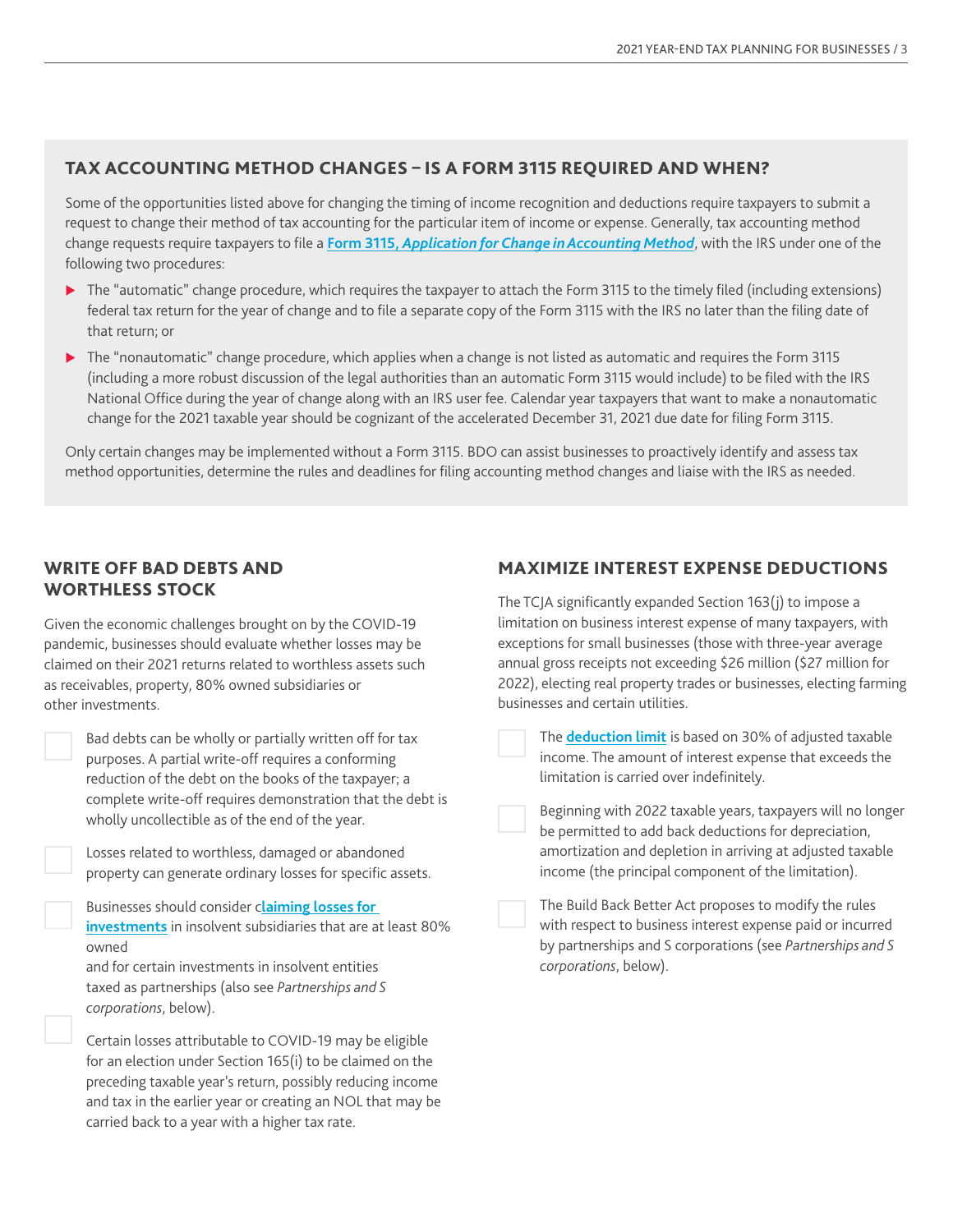## MAXIMIZE TAX BENEFITS OF NOLS

Net operating losses (NOLs) are valuable assets that can reduce taxes owed during profitable years, thus generating a positive cash flow impact for taxpayers. Businesses should make sure they **[maximize the tax benefits](https://www.bdo.com/insights/tax/federal-tax/maximizing-tax-benefits-when-planning-for-nols)** of their NOLs.

> Make sure the business has filed carryback claims for all permitted NOL carrybacks. The CARES Act allows taxpayers with losses to carry those losses back up to five years when the tax rates were higher. Taxpayers can still file for "tentative" refunds of NOLs originating in 2020 within 12 months from the end of the taxable year (by December 31, 2021 for calendar year filers) and can file refund claims for 2018 or 2019 NOL carrybacks on timely filed amended returns.

Corporations should monitor their equity movements to avoid a Section 382 ownership change that could limit annual NOL deductions.

Losses of pass-throughs entities must meet certain requirements to be deductible at the partner or S corporation owner level (see *Partnerships and S corporations*, below)

## DEFER TAX ON CAPITAL GAINS

**[Tax planning for capital gains](https://www.bdo.com/insights/tax/federal-tax/key-tax-strategies-to-consider-for-capital-gains)** should consider not only current and future tax rates, but also the potential deferral period, short and long-term cash needs, possible alternative uses of funds and other factors.

Noncorporate shareholders are eligible for exclusion of gain on dispositions of **[Qualified Small Business Stock](https://www.bdo.com/insights/industries/private-equity/qualified-small-business-stock-can-provide-a-strat)** (QSBS). The Build Back Better Act would limit the gain exclusion to 50% for sales or exchanges of QSBS occurring after September 13, 2021 for high-income individuals, subject to a binding contract exception. For other sales, businesses should consider potential long-term deferral strategies, including:

Reinvesting capital gains in **[Qualified Opportunity Zones.](https://www.bdo.com/insights/tax/federal-tax/discussion-of-the-opportunity-zone-program)**

Reinvesting proceeds from sales of real property in other "like-kind" real property.

Selling shares of a privately held company to an **[Employee](https://www.bdo.com/insights/tax/federal-tax/unlocking-liquidity-selling-your-business-to-an-es)  [Stock Ownership Plan](https://www.bdo.com/insights/tax/federal-tax/unlocking-liquidity-selling-your-business-to-an-es)**.

Businesses engaging in reverse planning strategies (see *Is "reverse" planning better for your situation?* above) may instead want to move capital gain income into 2021 by accelerating transactions (if feasible) or, for installment sales, electing out of the installment method.

## CLAIM AVAILABLE TAX CREDITS

The U.S. offers a variety of **[tax credits and other incentives](https://www.bdo.com/insights/tax/federal-tax/federal-tax-credits-can-provide-tax-and-cash-savin)** to encourage employment and investment, often in targeted industries or areas such as innovation and technology, renewable energy and low-income or distressed communities. Many states and localities also offer tax incentives. Businesses should make sure they are claiming all available tax credits for 2021 and begin exploring new tax credit opportunities for 2022.

| The Employee Retention Credit (ERC) is a refundable        |
|------------------------------------------------------------|
| payroll tax credit for qualifying employers that have been |
| significantly impacted by COVID-19. Employers that         |
| received a Paycheck Protection Program (PPP) loan can      |
| claim the ERC but the same wages cannot be used for        |
| both programs. The Infrastructure Investment and Jobs      |
| Act signed by President Biden on November 15, 2021,        |
| retroactively ends the ERC on September 30, 2021, for      |
| most employers.                                            |

Businesses that incur expenses related to qualified research and development (R&D) activities are eligible for the federal **[R&D credit](https://www.bdo.com/insights/tax/r-d-tax/r-d-tax-credit-faqs-for-large-and-small-businesses)**.

Taxpayers that reinvest capital gains in **Q[ualified](https://www.bdo.com/insights/tax/federal-tax/discussion-of-the-opportunity-zone-program)  [Opportunity Zones](https://www.bdo.com/insights/tax/federal-tax/discussion-of-the-opportunity-zone-program)** may be able to defer the federal tax due on the capital gains. An additional 10% gain exclusion also may apply if the investment is made by December 31, 2021. The investment must be made within a certain period after the disposition giving rise to the gain.

The New Markets Tax Credit Program provides federally funded tax credits for approved investments in low-income communities that are made through certified "Community Development Entities."

Other incentives for employers include the **[Work](https://www.bdo.com/insights/tax/state-and-local-tax/three-tax-credit-opportunities-extended)  [Opportunity Tax Credit, the Federal Empowerment](https://www.bdo.com/insights/tax/state-and-local-tax/three-tax-credit-opportunities-extended)  [Zone Credit, the Indian Employment Credit](https://www.bdo.com/insights/tax/state-and-local-tax/three-tax-credit-opportunities-extended)** and credits for paid family and medical leave (FMLA).

There are several federal tax benefits available for investments to promote energy efficiency and sustainability initiatives. In addition, the Build Back Better Act proposes to extend and enhance certain green energy credits as well as introduce a variety of new incentives. The proposals also would introduce the ability for taxpayers to elect cash payments in lieu of certain credits and impose prevailing wage and apprenticeship requirements in the determination of certain credit amounts. For more details, see the **[latest tax proposals](https://www.bdo.com/insights/tax/federal-tax/tracking-federal-tax-legislative-proposals)**.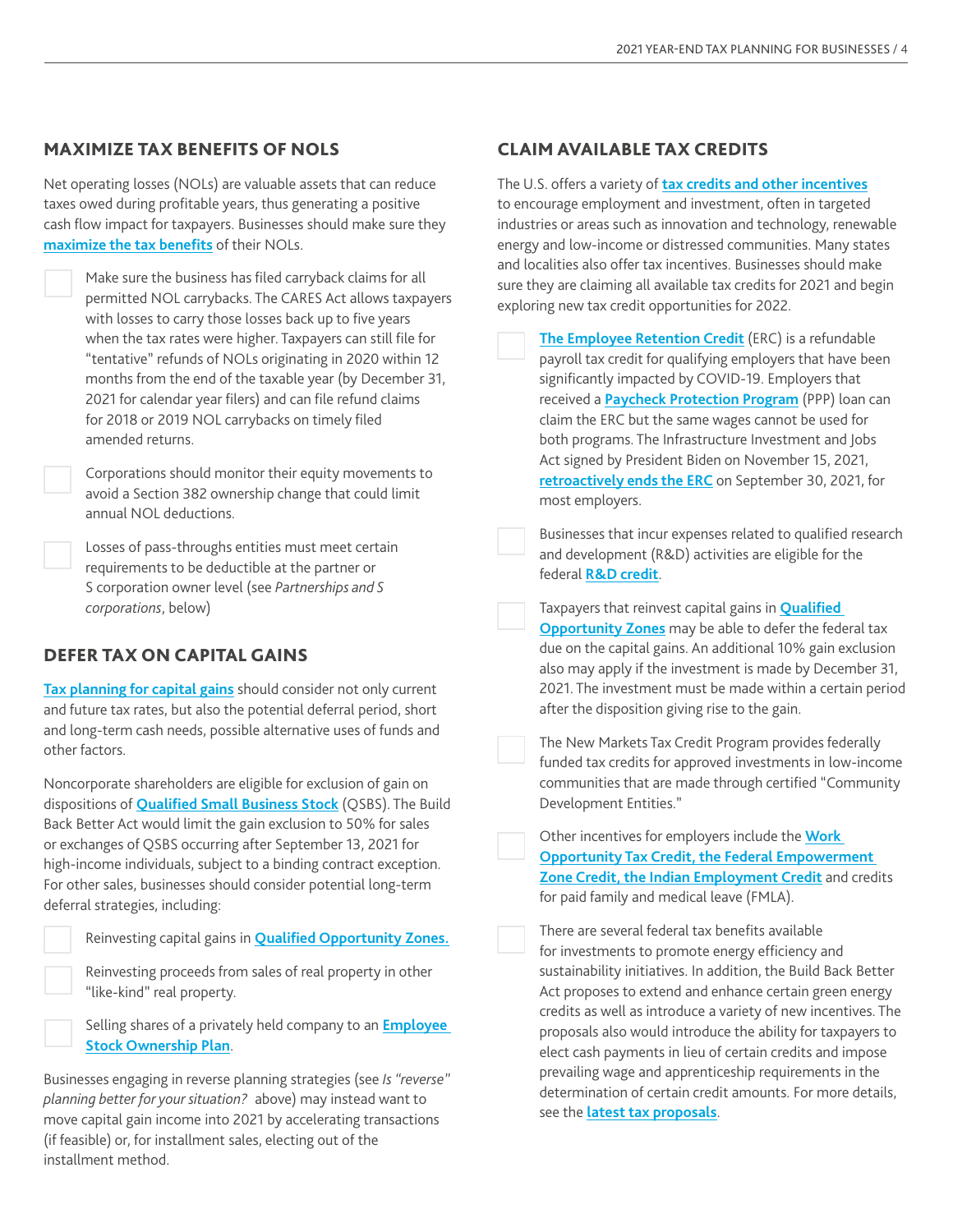#### PARTNERSHIPS AND S CORPORATIONS

The Build Back Better Act contains various tax proposals that would affect partnerships, S corporations and their owners. Planning opportunities and other considerations for these taxpayers include the following:

Taxpayers with unused passive activity losses attributable to partnership or S corporation interests may want to consider disposing of the interest to utilize the loss in 2021.

Taxpayers other than corporations may be entitled to a deduction of up to 20% of their qualified business income (within certain limitations based on the taxpayer's taxable income, whether the taxpayer is engaged in a service-type trade or business, the amount of W-2 wages paid by the business and the unadjusted basis of certain property held by the business). Planning opportunities may be available to maximize this deduction.

Certain requirements must be met for losses of passthrough entities to be deductible by a partner or S corporation shareholder. In addition, an individual's excess business losses are subject to overall limitations. There may be steps that **[pass-through owners can take](https://www.bdo.com/insights/tax/federal-tax/maximizing-tax-benefits-when-planning-for-nols)** before the end of 2021 to maximize their loss deductions. The Build Back Better Act would make the excess business loss limitation permanent (the limitation is currently scheduled to expire for taxable years beginning on or after January 1, 2026) and change the manner in which the carryover of excess business losses may be used in subsequent years.

Under current rules, the abandonment or worthlessness of a partnership interest may generate an ordinary deduction (instead of a capital loss) in cases where no partnership liabilities are allocated to the interest. Under the Build Back Better Act, the abandonment or worthlessness of a partnership interest would generate a capital loss regardless of partnership liability allocations, effective for taxable years beginning after December 31, 2021. Taxpayers should consider an abandonment of a partnership interest in 2021 to be able to claim an ordinary deduction.

Following enactment of the TCJA, deductibility of expenses incurred by investment funds are treated as "investment expenses" — and therefore are limited at the individual investor level — if the fund does not operate an active trade or business (i.e., if the fund's only activities are investment activities). To avoid the investment expense limitation, consideration should be given as to whether a particular fund's activities are so closely connected to the operations of its portfolio companies that the fund itself should be viewed as operating an active trade or business.

Under current rules, gains allocated to carried interests in investment funds are treated as long-term capital gains only if the investment property has been held for more than three years. Investment funds should consider holding the property for more than three years prior to sale to qualify for reduced long-term capital gains rates. Although the Build Back Better Act currently does not propose changes to the carried interest rules, an earlier draft of the bill would have extended the current three-year property holding period to five years. Additionally, there are **[multiple bills](https://www.bdo.com/insights/tax/federal-tax/will-congress-close-the-carried-interest-loophole)** in the Senate that, if enacted, would seek to tax all carry allocations at ordinary income rates.

Under the Build Back Better Act, essentially all passthrough income of high-income owners that is not subject to self-employment tax would be subject to the 3.8% Net Investment Income Tax (NIIT). This means that passthrough income and gains on sales of assets allocable to partnership and S corporation owners would incur NIIT, even if the owner actively participates in the business. Additionally, taxpayers that currently utilize a state law limited partnership to avoid self-employment taxes on the distributive shares of active "limited partners" would instead be subject to the 3.8% NIIT. If enacted, this proposal would be effective for taxable years beginning after December 31, 2021. Taxpayers should consider accelerating income and planned dispositions of business assets into 2021 to avoid the possible additional tax.

The Build Back Better Act proposes to modify the rules with respect to business interest expense incurred by partnerships and S corporations effective for taxable years beginning after December 31, 2022. Under the proposed bill, the Section 163(j) limitation with respect to business interest expense would be applied at the partner and S corporation shareholder level. Currently, the business interest expense limitation is applied at the entity level (also see *Maximize interest expense deductions*, above).

Various states have enacted PTE tax elections that seek a workaround to the federal personal income tax limitation on the deduction of state taxes for individual owners of pass-through entities. See *State pass-through entity tax elections*, below.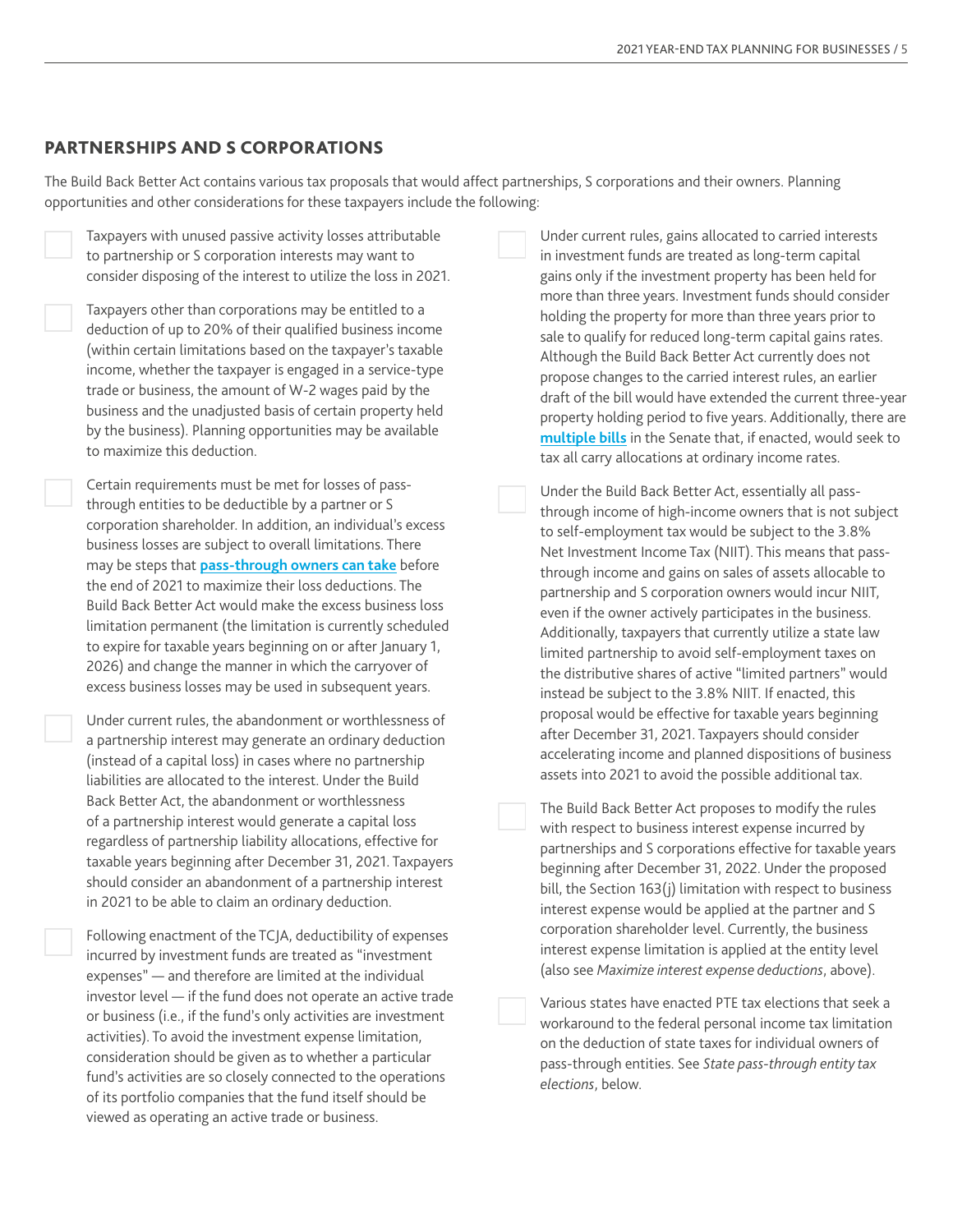## PLANNING FOR INTERNATIONAL OPERATIONS

The Build Back Better Act proposes substantial changes to the existing U.S. international taxation of non-U.S. income beginning as early as 2022. These changes include, but are not limited to, the following:

- **Imposing additional interest expense limitations on international financial reporting groups.**
- Modifying the rules for global intangible low-taxed income (GILTI), including calculating GILTI and the corresponding foreign tax credits (FTCs) on a country-by-country basis, allowing country specific NOL carryforwards for one taxable year and reducing the QBAI reduction to 5%.
- Modifying the existing FTC rules for all remaining categories to be calculated on a country-by-country basis.
- $\triangleright$  Modifying the rules for Subpart F, foreign derived intangible income (FDII) and the base erosion anti-abuse tax (BEAT).
- Imposing new limits on the applicability of the Section 245A dividends received deduction (DRD) by removing the application of the DRD rules to non-controlled foreign corporations (CFCs).
- Modifying the rules under Section 250 to remove the taxable income limitation as well as reduce the GILTI and FDII deductions to 28.5% and 24.8%, respectively.

Businesses with international operations should gain an understanding of the impacts of these proposals on their tax profile by modeling the potential changes and considering opportunities to utilize the favorable aspects of the existing cross-border rules to mitigate the detrimental impacts, including:

| Considering mechanisms/methods to accelerate foreign<br>source income (e.g., prepaying royalties) and associated<br>foreign income taxes to maximize use of the existing FTC<br>regime and increase current FDII benefits.                                             | Considering legal entity restructuring to maximize the use<br>of foreign taxes paid in jurisdictions with less than a 16%<br>current tax rate to maximize the GILTI FTC profile of<br>the company.                                                                                                                |
|------------------------------------------------------------------------------------------------------------------------------------------------------------------------------------------------------------------------------------------------------------------------|-------------------------------------------------------------------------------------------------------------------------------------------------------------------------------------------------------------------------------------------------------------------------------------------------------------------|
| Optimizing offshore repatriation and associated offshore<br>treasury aspects while minimizing repatriation costs (e.g.,<br>previously taxed earnings and profits and basis amounts,<br>withholding taxes, local reserve restrictions, Sections 965<br>and 245A, etc.). | If currently in NOLs, considering methods to defer<br>income or accelerate deductions to minimize detrimental<br>impacts of existing Section 250 deduction taxable income<br>limitations in favor of the proposed changes that will<br>allow a full Section 250 deduction without a taxable<br>income limitation. |
| Accelerating dividends from non-CFC 10% owned foreign<br>corporations to maximize use of the 100% DRD<br>currently available.                                                                                                                                          | In combination with the OECD Pillar One/Two<br>advancements coupled with U.S. tax legislation, reviewing<br>the transfer pricing and value chain structure of the                                                                                                                                                 |
| Utilizing asset step-up planning in low-taxed CFCs to utilize<br>existing current year excess FTCs in the GILTI category for<br>other CFCs in different jurisdictions.                                                                                                 | organization to consider ways to adapt to such changes and<br>minimize the future effective tax rate of the organization.                                                                                                                                                                                         |
|                                                                                                                                                                                                                                                                        |                                                                                                                                                                                                                                                                                                                   |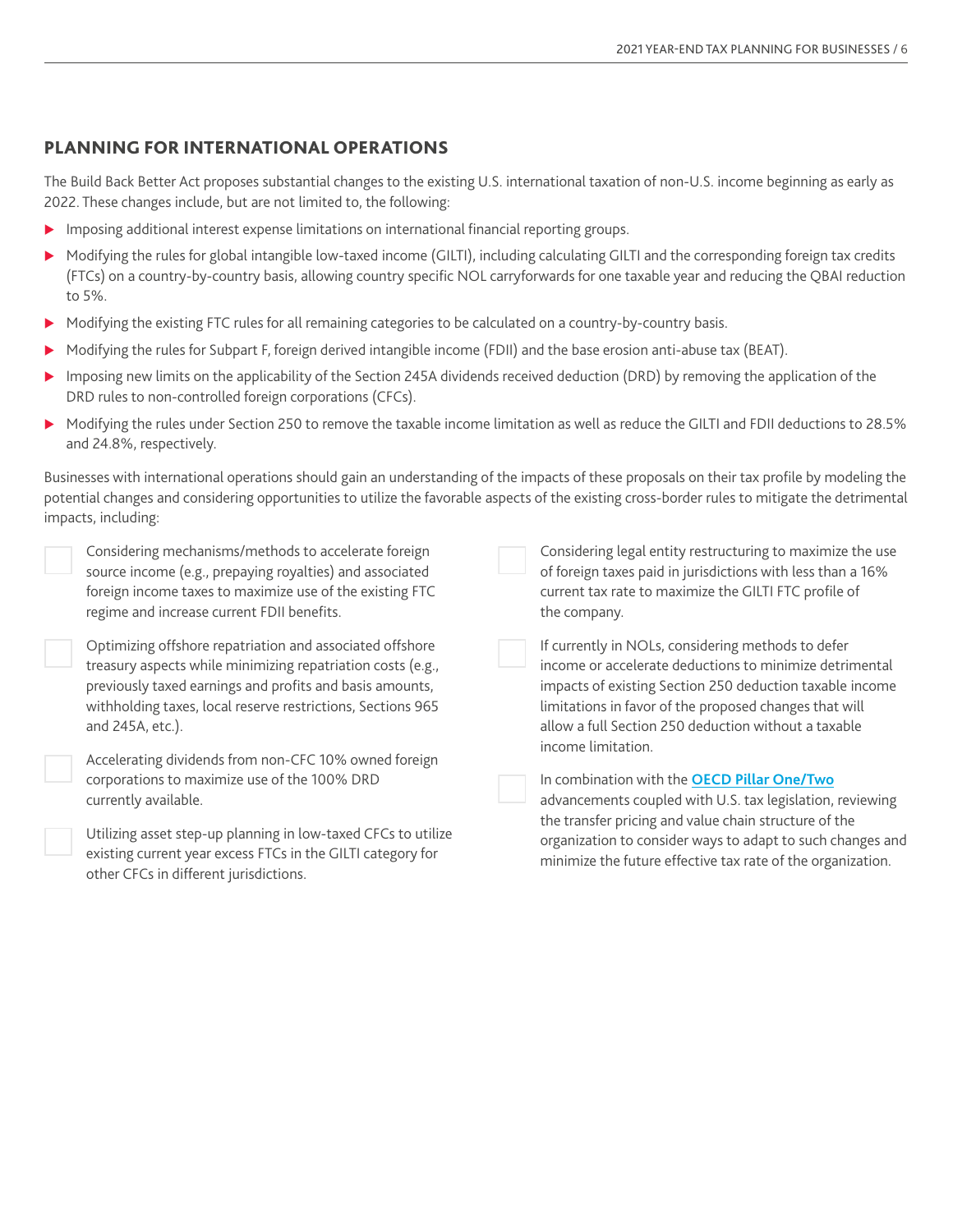## REVIEW TRANSFER PRICING COMPLIANCE

Businesses with international operations should review their cross-border transactions among affiliates for compliance with relevant country transfer pricing rules and documentation requirements. They should also ensure that actual intercompany transactions and prices are consistent with internal transfer pricing policies and intercompany agreements, as well as make sure the transactions are properly reflected in each party's books and records and year-end tax calculations. Businesses should be able to demonstrate to tax authorities that transactions are priced on an arm's-length basis and that the pricing is properly supported and documented. Penalties may be imposed for noncompliance. Areas to consider include:

> Have changes in business models, supply chains or profitability (including changes due to the effects of COVID-19) affected arm's length transfer pricing outcomes and support? These changes and their effects should be supported before year end and **[documented](https://www.bdo.com/insights/tax/international-tax/how-to-prepare-transfer-pricing-documentation-in-a)  [contemporaneously](https://www.bdo.com/insights/tax/international-tax/how-to-prepare-transfer-pricing-documentation-in-a)**.

Have all cross-border transactions been identified, priced and properly documented, including transactions resulting from merger and acquisition activities (as well as internal reorganizations)?

Do you know which entity owns intellectual property (IP), where it is located and who is benefitting from it? Businesses must evaluate their IP assets — both selfdeveloped and acquired through transactions — to ensure compliance with local country transfer pricing rules and to optimize IP management strategies.

If transfer pricing adjustments need to be made, they should be done before year end, and for any intercompany transactions involving the sale of tangible goods, coordinated with customs valuations.

Multinational businesses should begin to monitor and model the potential effects of the recent **[agreement](https://www.bdo.com/insights/tax/international-tax/oecd-announces-agreement-on-international-tax-over)  [among OECD countries](https://www.bdo.com/insights/tax/international-tax/oecd-announces-agreement-on-international-tax-over)** on a two pillar framework that addresses distribution of profits among countries and imposes a 15% global minimum tax.

#### CONSIDERATIONS FOR EMPLOYERS

Employers should consider the following issues as they close out 2021 and head into 2022:

Employers have until the extended due date of their 2021 federal income tax return to **[retroactively establish a](https://www.bdo.com/insights/tax/global-employer-services/how-to-boost-tax-deductions-by-retroactively-adopt)  [qualified retirement plan](https://www.bdo.com/insights/tax/global-employer-services/how-to-boost-tax-deductions-by-retroactively-adopt)** and fund the plan for 2021.

Contributions made to a qualified retirement plan by the extended due date of the 2021 federal income tax return may be deductible for 2021; contributions made after this date are deductible for 2022.

The amount of any **[PPP loan forgiveness](https://www.bdo.com/insights/tax/federal-tax/irs-confirms-deductibility-of-expenses-paid-with)** is excluded from the federal gross income of the business, and qualifying expenses for which the loan proceeds were received are deductible.

The CARES Act permitted employers **[to defer payment](https://nam12.safelinks.protection.outlook.com/?url=https%3A%2F%2Fwww.bdo.com%2Finsights%2Ftax%2Ffederal-tax%2Fcovid-19-payroll-tax-relief-credits-and-deferral&data=04%7C01%7CEMorillo%40bdo.com%7Ca0e325ce1502443deca708d9b43cb089%7C6e57fc1a413e405091da7d2dc8543e3c%7C0%7C0%7C637738995009499563%7CUnknown%7CTWFpbGZsb3d8eyJWIjoiMC4wLjAwMDAiLCJQIjoiV2luMzIiLCJBTiI6Ik1haWwiLCJXVCI6Mn0%3D%7C3000&sdata=Zqv7RnKsUyB6daF4PbK5XEa5n%2BY%2F11WdrsqhB%2Bz6Xsg%3D&reserved=0)** of the employer portion of Social Security (6.2%) payroll tax liabilities that would have been due from March 27 through December 31, 2020. Employers are reminded that half of the deferred amount must be paid by December 31, 2021 (the other half must be paid by December 31, 2022). Notice CP256-V is not required to make the required payment.

Employers should ensure that **[common fringe benefits](https://www.bdo.com/insights/tax/compensation-benefits/2021-year-end-reminders-regarding-common-fringe-be)** are properly included in employees' and, if applicable, 2% S corporation shareholders' taxable wages. Partners should not be issued W-2s.

Publicly traded corporations may not deduct compensation of "covered employees" — CEO, CFO and generally the three next highest compensated executive officers — **[that](https://www.bdo.com/insights/tax/global-employer-services/annual-effective-tax-rate-considerations-of-sectio)  [exceeds \\$1 million per year](https://www.bdo.com/insights/tax/global-employer-services/annual-effective-tax-rate-considerations-of-sectio)**. Effective for taxable years beginning after December 31, 2026, the American Rescue Plan Act of 2021 expands covered employees to include five highest paid employees. Unlike the current rules, these five additional employees are not required to be officers.

Generally, for calendar year accrual basis taxpayers, accrued bonuses must be fixed and determinable by year end and paid within 2.5 months of year end (by March 15, 2022) for the bonus to be deductible in 2021. However, the bonus compensation must be paid before the end of 2021 if it is paid by a Personal Service Corporation to an employeeowner, by an S corporation to any employee-shareholder, or by a C corporation to a direct or indirect majority owner.

Businesses should assess the **[tax impacts of their mobile](https://www.bdo.com/insights/tax/global-employer-services/tax-and-people-implications-of-a-remote-workforce)  [workforce](https://www.bdo.com/insights/tax/global-employer-services/tax-and-people-implications-of-a-remote-workforce)**. Potential impacts include the establishment of a corporate tax presence in the state or foreign country where the employee works; dual tax residency for the employee; and payroll tax, benefits, and transfer pricing issues.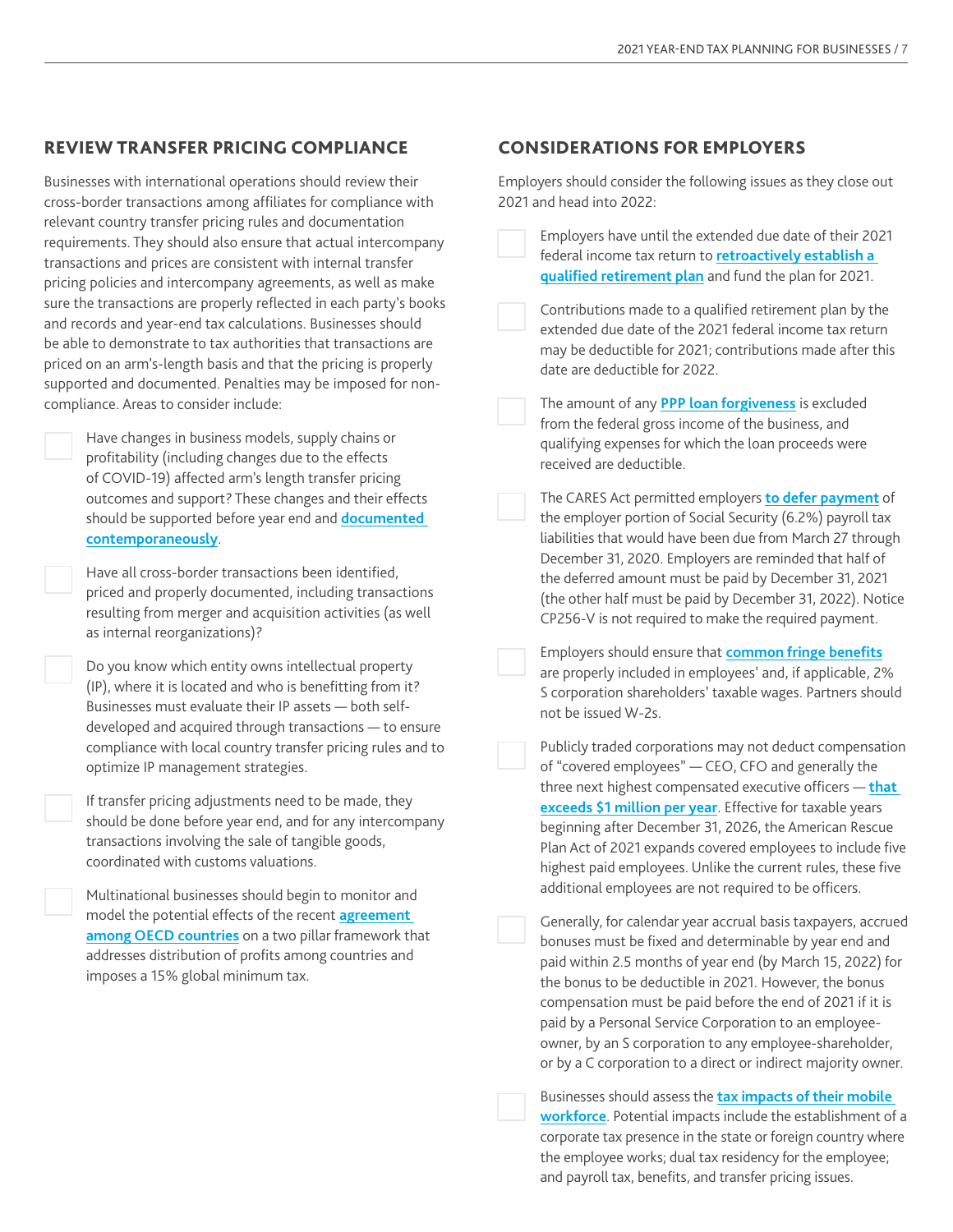### STATE AND LOCAL TAXES

Businesses should monitor the tax rules in the states in which they operate or make sales. Taxpayers that cross state borders — even virtually — should review state nexus and other policies to understand their compliance obligations, identify **[ways to minimize their state tax](https://www.bdo.com/insights/tax/state-and-local-tax/salt-watch-5-issues-to-consider-in-2021)  [liabilities](https://www.bdo.com/insights/tax/state-and-local-tax/salt-watch-5-issues-to-consider-in-2021)** and eliminate any state tax exposure. The following are some of the state-specific areas taxpayers should consider when planning for their tax liabilities in 2021 and 2022:

Does the state conform to federal tax rules (including recent federal legislation) or decouple from them? Not all states follow federal tax rules. (Note that states do not necessarily follow the federal treatment of PPP loans. See *Considerations for employers*, above.) Has the business claimed all state NOL and state tax credit carrybacks and carryforwards? Most states apply their own NOL/credit computation and carryback/forward provisions. Has the business considered how these differ from federal and the effect on its state taxable income and deductions? Has the business amended any federal returns? Businesses should make sure state amended returns are filed on a timely basis to report the federal changes. If a federal amended return is filed, amended state returns may still be required even if there is no change to state taxable income or deductions. Has a state adopted economic nexus for income tax purposes, enacted NOL deduction suspensions or limitations, increased rates or suspended or eliminated some tax credit and incentive programs to deal with lack of revenues due to COVID-19 economic issues? The majority of states now impose single-sales factor apportionment formulas and require market-based sourcing for sales of services and licenses/sales of intangibles using disparate sourcing methodologies. Has the business recently examined whether its multistate apportionment of income is consistent with or the effect of this trend? Consider the state and local tax treatment of merger, acquisition and disposition transactions, and do not forget that internal reorganizations of existing structures also have state tax impacts. There are many **[state-specific](https://www.bdo.com/insights/tax/state-and-local-tax/dont-forget-to-add-the-salt)  [considerations](https://www.bdo.com/insights/tax/state-and-local-tax/dont-forget-to-add-the-salt)** when analyzing the tax effects of transactions. Is the business claiming all available state and local tax credits, e.g., for research activities, employment or investment? For businesses selling remotely and that have been protected by P.L. 86-272 from state income taxes in the past, how is the business responding to **[changing state](https://www.bdo.com/insights/tax/state-and-local-tax/mtcs-view-of-pl-86272-is-changing-heres-what-you-n)  [interpretations](https://www.bdo.com/insights/tax/state-and-local-tax/mtcs-view-of-pl-86272-is-changing-heres-what-you-n)** of those protections with respect to businesses engaged in internet-based activities? Has the business considered the state tax impacts of its mobile workforce? Most states that provided temporary nexus and/or withholding relief relating to teleworking employees lifted those orders during 2021 (also see *Considerations for employers*, above). Has the state introduced (or is it considering introducing) a tax on digital services? The definition of digital services can potentially be very broad and fact specific. Taxpayers should understand the various state proposals and plan for potential impacts. Remote retailers, marketplace sellers and marketplace facilitators (i.e., marketplace providers) should be sure they are **[in compliance with](https://www.bdo.com/insights/tax/state-and-local-tax/sales-tax-traps-for-e-retailers)** state sales and use tax laws and marketplace facilitator rules. Assessed property tax values typically lag behind market values. Consider **[challenging your property](https://www.bdo.com/insights/tax/state-and-local-tax/property-tax-assessment-appeals)** 

#### **State pass-through entity elections**

The TCJA introduced a \$10,000 limit for individuals with respect to federal itemized deductions for state and local taxes paid during the year (\$5,000 for married individuals filing separately). At least 20 states have enacted **[potential workarounds](https://www.bdo.com/insights/tax/state-and-local-tax/irs-clarifies-that-salt-deduction-cap-does-not)** to this deduction limitation for owners of pass-through entities, by allowing a pass-through entity to make an election (PTE tax election) to be taxed at the entity level. PTE tax elections present state and federal tax issues for partners and shareholders. Before making an election, care needs to be exercised to avoid state tax traps, especially for nonresident owners, that could exceed any federal tax savings. (Note that the Build Back Better Act proposes to increase the state and local tax deduction limitation for individuals to \$80,000 (\$40,000 for married individuals filing separately) retroactive to taxable years beginning after December 31, 2020. In addition, the Senate has begun working on a proposal that would completely lift the deduction cap subject to income limitations.)

**[tax assessment](https://www.bdo.com/insights/tax/state-and-local-tax/property-tax-assessment-appeals)**.